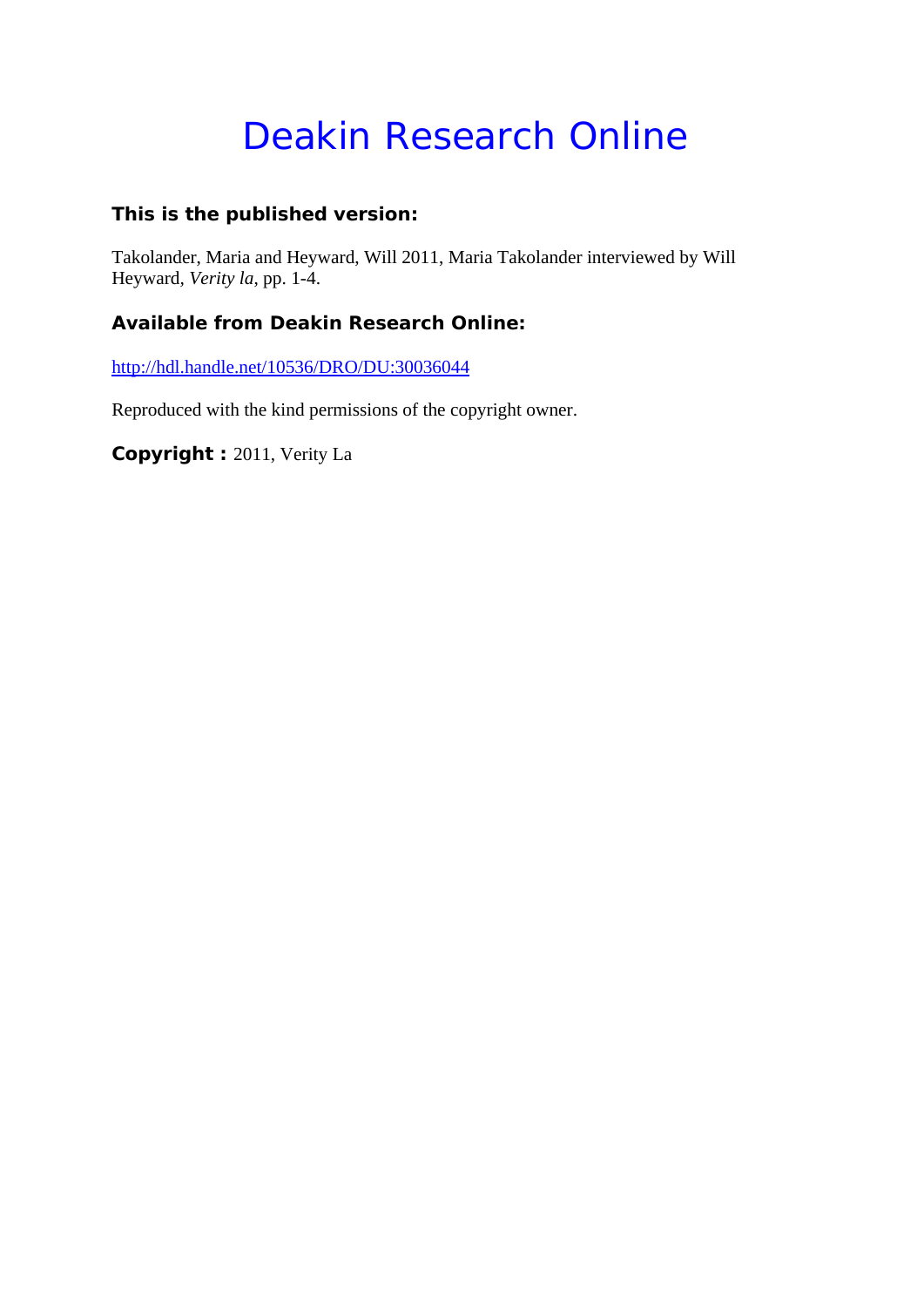## Maria Takolander interviewed by Will Heyward

16 Jul



**Will Heyward:** I recently read your story *A Roānkin Philosophy of Poetry* (winner of the *ABR Short Story Prize*), which takes the form of a monologue. The story is ironic, funny, and absurd, but it's also quite mysterious and beautiful. The action of the story is pure invention, fantasy. The story is very cerebral, concerned with language. Does the fact you wrote a monologue have something to do with that? Do you think there is a different potential for a story that is a monologue, to say, a story told through dialogue, or by a third-person narrator? For something like *A Roānkin Philosophy of Poetry*, how does the form you choose for your story influence what you are saying (or vice versa)?

**Maria Takolander:** I was thrilled to win that prize, especially for a story that was such great fun to write!

I h fi i fl h fi i fl h i fl h i fl h i fl h i fl h i fl h i fl h i fl h i fl h i fl h i fl h i fl h i fl h i<br>I h i fl h i fl h i fl h i fl h i fl h i fl h i fl h i fl h i fl h i fl h i fl h i fl h i fl h i fl h i fl h i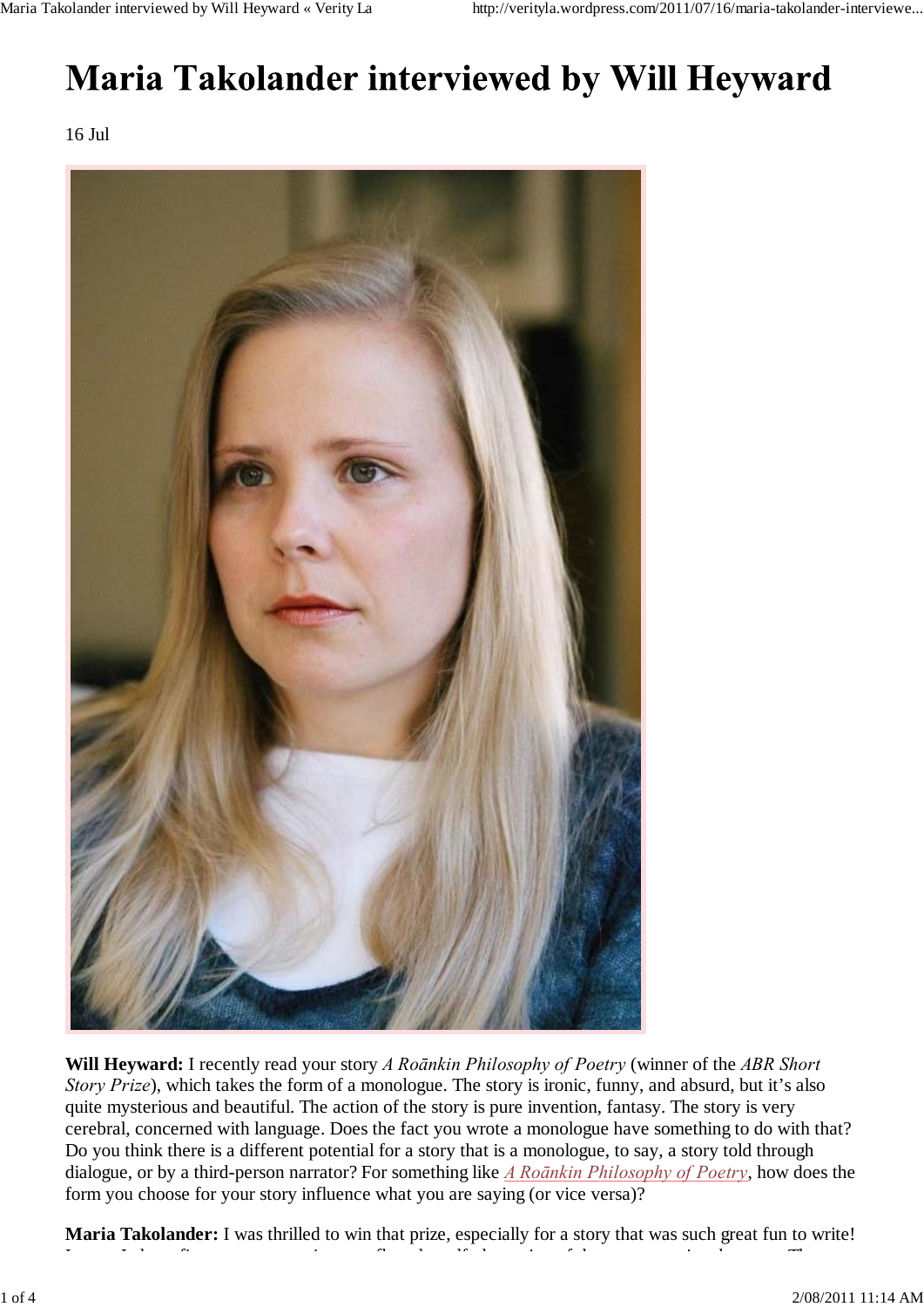I guess I chose first-person narration to reflect the self-absorption of the poet narrating the story. The poet/narrator is particularly obtuse when engaged in dialogue; he's outrageously inept at understanding what others say and do. That, of course, provides the irony and comedy of the piece. So, to answer your question, conveying a sense of a monologue was important in contributing to character development and the ironic nature of the story. However, the story—as you generously suggest—isn't meant to be just funny. The character isn't meant to be just a comic figure. I have a tragic amount of faith in that poet's quest!

Will Heyward: I suppose a certain amount of 'tragic' faith is necessary for all writers. I'm curious about this because as well as being a writer of prose and poetry, you are a teacher of literature and creative writing, and the author of a book of criticism. I'm wondering how these different occupations interact, if at all. Elif Batuman, an American writer and teacher, wrote an article not long ago, entitled, "Get a real degree," criticising creative writing programs, in which she says, 'When 'great literature' is replaced by 'excellent fiction', that's the real betrayal of higher education'. Is there a tension for you between being a writer of fiction and someone involved in the formal study of literature and creative writing? And, if so, how does it resolve itself?

**Maria Takolander:** I often get asked about the ways in which critical and creative writing work together, and my answer is always that they work together very nicely. Both involve thinking intensely about a subject until the brain begins to produce insights–what it thinks are at any rate! In both forms of writing, one meets the challenge of the blank page, searching for something meaningful to say, encountering frustrations and revelations. Thinking critically is necessary to the integrity of creative writing; thinking creatively is necessary to the originality of critical writing.

In terms of teaching creative writing, I'm not familiar with Batuman's paper, but I'm familiar with her argument, which has been quite well-rehearsed. In response to Batuman, I guess I would say that, for me, creative writing programs aren't necessarily about 'elite' goals such as producing 'great' literature. They are about enabling students to understand that, through language, they have the power to creatively rethink things, including how they see themselves and their world. I would use the example of an exercise I do in my poetry class of asking students to imitate Charles Simic's dinggedichte or 'thing poems'. I find that students experience a real thrill in revising their relationship to the familiar and conventional, a thrill that I would argue comes from a renewed sense of agency. The world isn't a given; the subject isn't powerless to negotiate meaning and value. Having said that—and taking me back to my earlier point about the compatibility between creative and critical writing—a truly creative rethinking can only occur if one is enabled to think critically about the status quo first.

Perhaps underlying Batuman's argument is the idea that creative writers are born and not made, but it's not one to which I subscribe. Given that we're not born with language—although I won't dispute the idea that we're born with a brain geared to learn language—I'm not convinced that we can be born as creative geniuses. What I believe is that intense reading—and thinking—can provoke a new relationship with language and the world that enables creativity in its most interesting and valued forms. For this reason, I'm always telling my writing students to take on literature subjects, and I find that the best students—in writing and in literature—do both. After all, reading and writing, as many writers have suggested, are not altogether separable. When I'm writing I'm making visible my thoughts in a way that enables me to read them and think about them more, thus producing more writing—and, in turn, reading. In addition, becoming a good reader of other writing means that you'll have a chance of becoming a good reader of your own writing—enabled to recognise, hopefully, what works and what doesn't.

As you can see by my longwinded response, this is a question that comes up a lot, and it's one that I'm very happy to answer!

**William Heyward**: Your answer reminds me of something Guy Davenport (a great writer who, by all accounts, was also a great teacher) once said about teaching English and writing fiction: 'You get up in the morning and you've got Keats' 'Odes' to take some sophomores through, and you've got a chapter of *Ulysses* for your graduate students, and the mind gets in the habit of finding cross-references among subjects.' And, at this point, I can't help quoting Borges who said, I think, that some people were proud of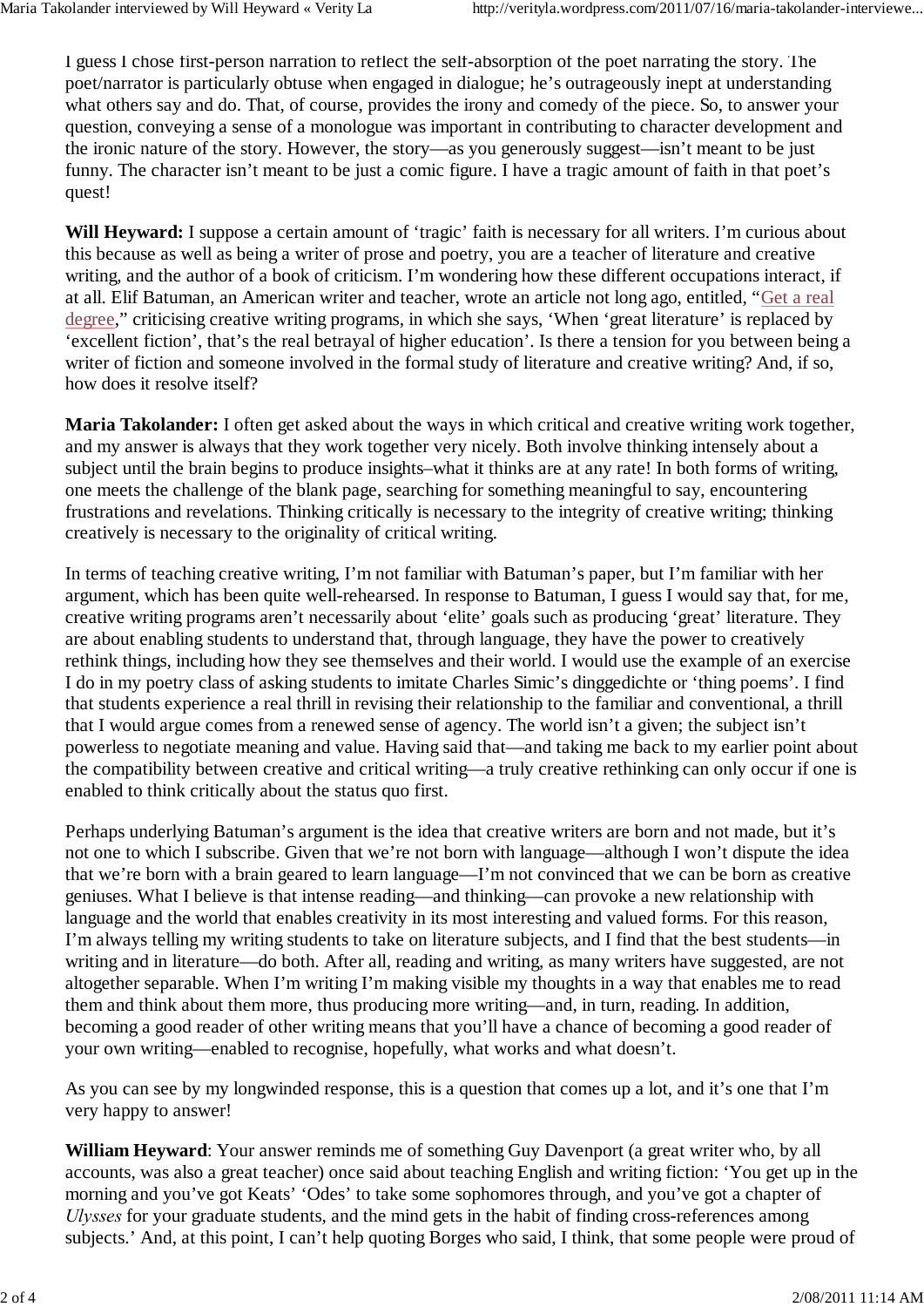the books they had written, but that he was proud of the books he had read. There are many other great writers, such as Penelope Fitzgerald, who have spent at least as much time teaching as writing. So, in this context of drawing inspiration from the things you have read and taught, and if reading is inseparable from writing, I want to ask, what books you are especially proud of having read? Who are the authors you love to teach, and why?



**Maria Takolander:** Borges is, as usual, absolutely right. I'm passionately attached to certain books that others have written, whereas I want to put behind me the things I have done! A writer is always indebted to other writers. I love the poetry and prose of Borges for its thrilling embodiment of ideas in aesthetic landscapes; for its cool irony and lavish sensationalism. His writing reminds me that it's exciting to be alive in a world that we don't understand but that offers experiences of such intellectual and emotional intensity. Coetzee's work is extraordinary; he exposes his readers, but at the same time he reveals his own vulnerability. His writing evokes the suffering that unavoidably comes with living and, indeed, the limitations of Borges' kind of literary narcissism. The world and our literary interventions in it aren't just a game. I wrote an honours thesis on Coetzee and part of a PhD thesis on Borges, motivated by a desire to become more intimate with their work.

While I have taught the literature of Coetzee and Borges, my favourite subject to teach is poetry, and I love introducing students, in particular, to the defamiliarising poetry of Simic and of the Argentine writer Julio Cortázar. Cortázar has a sequence of 'instruction' poems ('Instructions for climbing a staircase' and 'Instructions for winding a watch') that are just wonderful in re-engaging students with the world, which is what poetry, in its extraordinary attentiveness to things, can achieve.

**William Heyward:** If, as teacher, you privilege poetry, where do you stand as writer? I've asked you a little about your short story writing, but perhaps you see yourself as more of a poet? And, getting back to your earlier comments about the symbiotic relationship between critical and creative writing and thinking, how much attention do you pay to categories like: novel and short story; fiction and non-fiction; and even prose and poetry?

**Maria Takolander:** That's a surprisingly difficult question. I guess I must pay some attention to different categories in writing, because at times I write a poem; at other times a short story. Having said that, I've recently been writing a lot of prose poetry. Can I say that the decision about whether to write a poem or a short story is related to something as banal as space and time? This has three components for me. There's the space and time necessary to exploring a particular subject; there's the fact that dealing with distances in space and time is more suitable to fiction; and then there's the ways in which my own personal space and time impact on whether I can write a poem or a short story! Having said that, if you're committed to poetry, you can always write prolonged verse—even a verse novel. I guess I'm not particular committed to lineation. In any case, prose and poetry are, for me, both inspired by the same desire to think more deeply about a particular subject of interest or mystery; to see where thought and writing might lead me.